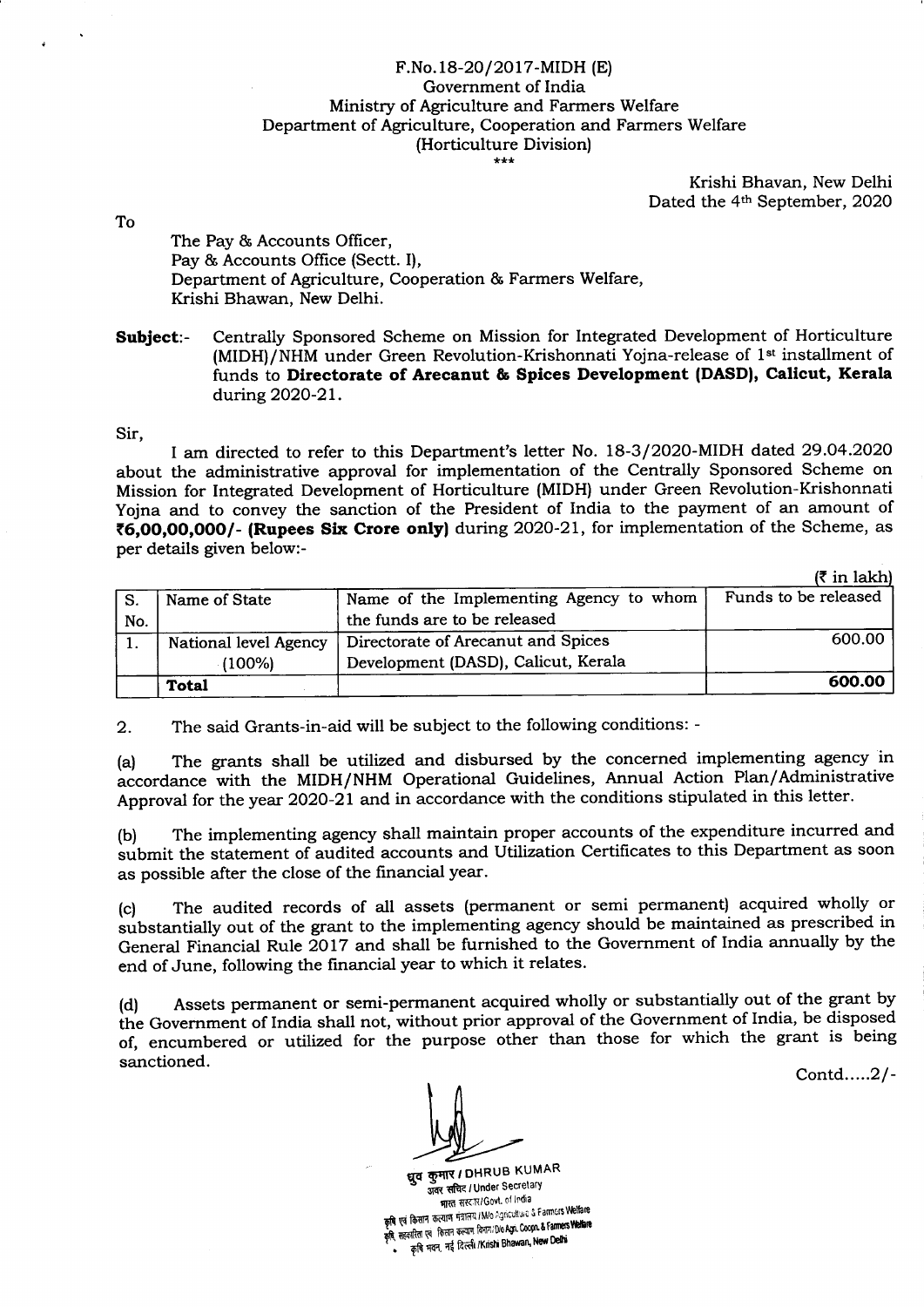(e) The accounts of the implementing agency shall be open to Internal Audit of the Principal Accounts Oflicer, Department of Agriculture, Cooperation and Farmers Welfare as well as the Statutory Audit by the Comptroller & Auditor General of India at his discretion and he shall have the right to demand the production of books, accounts, connected vouchers and other documents and papers in this regard.

(0 The concerned implementing agency shall furnish the physical and financial progress report to this Department on monthly basis in the prescribed format.

(g) The Implementing Agencies will follow other terms and conditions contained in the General Financial Rules 2017, as amended from time to time.

(h) Any unspent balance of grant, which is not spent for the purpose for which it is sanctioned during the financial year shall be refunded to the Government of India or adjusted for further utilization at the end of the financial year. The funds shall be transferred electronically through RTGS System/Demand Draft to the Implementing Agencies.

(i) All grantee institutions shall submit Utilization Certilicates in prescribed proforma (GFR-12A) on PFMS [Rule 86(6)].

(j) The Further use of Grants in Aid being released by this sanction Order, is to be done through EAT module of PFMS. The Utilization Certificate not supported by the EAT module data is likely to be rejected and expenditure is not to be treated as regular. The agency would be forced to refund the amount received as the expenditure not appearing in EAT module data is not to be taken as expenditure incurred in accordance with the terms and conditions of this Sanction Order.

| Demand No. 1 (Plan)    |                                                    | $(3 \in \mathbb{R}^2)$ |
|------------------------|----------------------------------------------------|------------------------|
| <b>Head of Account</b> | Description                                        | Funds to be released   |
| $MH - 2401$            | Crop Husbandry                                     |                        |
| 00.119                 | Horticulture & Vegetable Crops                     |                        |
| 55                     | Green-Revolution-Krishonnati Yojna                 |                        |
| 04                     | Mission for Integrated Development of Horticulture |                        |
| 550431                 | Grants-in-aid - General                            | 448.80                 |
| 789                    | Special Component Plan for Scheduled Castes        |                        |
| 34                     | Green-Revolution-Krishonnati Yojna                 |                        |
| 04                     | Mission for Integrated Development of Horticulture |                        |
| 340431                 | Grants-in-aid-General                              | 99.60                  |
| 796                    | Tribal Area Sub-Plan                               |                        |
| 36                     | Green-Revolution-Krishonnati Yojna                 |                        |
| 04                     | Mission for Integrated Development of Horticulture |                        |
| 360431                 | Grants-in-aid – General                            | 51.60                  |
| Total                  |                                                    | 600.00                 |

3. The expenditure shall be debited to the following Head of Account:-

Responsibility for ensuring/benefits as mentioned above solely lies with the State Horticulture Mission/Implementing Agency and it should be reflected in the progress report and post the data accordingly in NHM website also.

धुव कुमार / DHRUB KUMAR पुप पुग्भार / Dirico Dirico<br>अवर सचिद / Under Secretary भारत सरदार/ Govt. of India कृषि एवं किसान कल्याण मंत्रालय / M/o Agriculture & Farmers Welfare र्?"<br>कृषि सहकारिता एव किसान कल्याण विमाग/DioAgri. Coopn. & Farmers Wellian<br>- • कृषि भवन, नई दिल्ली /Krishi Bhawan, New Delhi कृषि भवन, नई दिल्ली /Krishi Bhawan, New Delhi

Contd......3/-